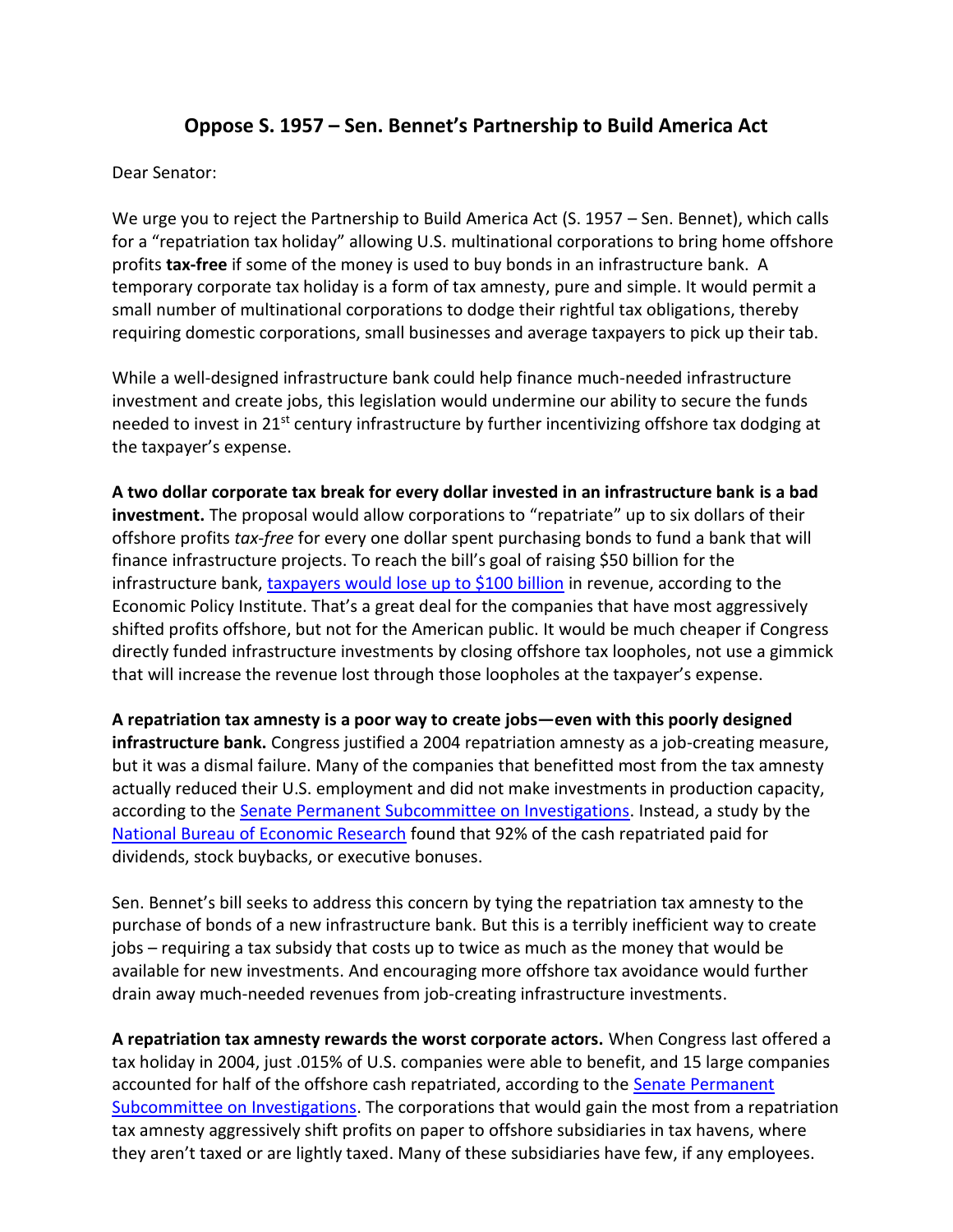These profits are easiest to "move" because they are not invested in actual businesses abroad. Companies that do real business offshore typically reinvest their foreign profits in their operations, and would not likely take advantage of the holiday. Most countries where corporations do real business have corporate income taxes, and American corporations that repatriate their offshore profits under the normal rules are allowed to reduce their U.S. corporate tax bill by whatever amount they have paid to foreign governments. This means they have much less to gain from the proposed tax amnesty.

**Another repatriation tax amnesty would encourage corporations to be even more aggressive in moving jobs and profits offshore.** If Congress repeats the 2004 holiday, multinational corporations will quite rightfully expect that another holiday will be enacted in a few years. They will have enormous incentive to engage in ever more aggressive tax schemes that move their profits offshore, usually to tax havens. In fact, the 20 companies that repatriated the most earnings under the 2004 holiday already have three times as much in foreign profits parked offshore as they did at the end of 2005, according to the Senate Permanent Subcommittee on Investigations [need URL]. For this reason, the [Joint Committee on Taxation](http://www.ctj.org/pdf/jct_repatriationholiday.pdf) concluded that a repeat of that measure would add up to \$79 billion to the deficit over a decade.

**The profits that could be repatriated under S. 1957 are not "trapped" outside the U.S. but are largely already invested in the American economy.** A study by th[e Senate Permanent](http://www.hsgac.senate.gov/download/report-addendum_-psi-majority-staff-report-offshore-funds-located-onshore)  [Subcommittee on Investigations](http://www.hsgac.senate.gov/download/report-addendum_-psi-majority-staff-report-offshore-funds-located-onshore) found that almost half of the offshore profits of companies that benefited most from the 2004 holiday were actually invested here in the United States – in U.S. bank accounts, Treasury bonds, and U.S. corporate stocks. Corporations are, in theory, restricted by law from using their offshore profits to pay dividends to shareholders or to directly expand domestic investments. But even these rules can be circumvented when the corporations borrow money for these purposes, using the offshore profits as collateral.

**We urge you to reject S. 1957, which provides for a repatriation tax amnesty.** The multinational corporations lobbying hard for this generous tax break offer numerous reasons why you should give it to them. But their plea is nothing more than a blatant attempt to escape their tax obligations and shift the burden onto domestic firms, small businesses and taxpaying Americans. Congress should immediately provide needed investments in America's infrastructure, and closing corporate tax loopholes is a good way to raise substantial revenues that can be used for these and other needed investments.

Sincerely,

## 9to5 Action for the Common Good Alliance for a Just Society American Federation of Government Employees American Federation of State, County and Municipal Employees American Federation of Teachers American Sustainable Business Council Americans for Democratic Action Americans for Tax Fairness